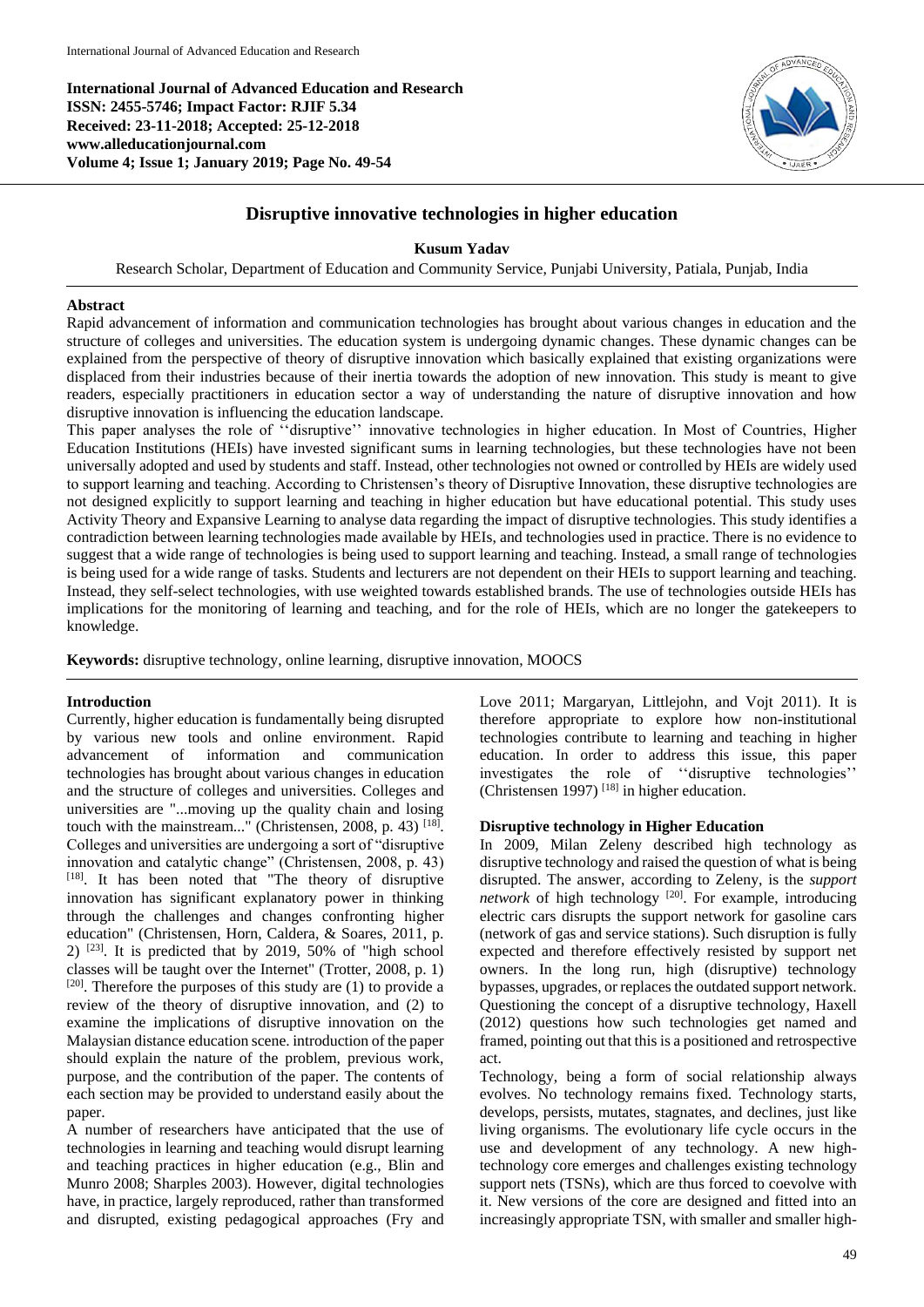technology effects. High technology becomes regular technology, with more efficient versions fitting the same support net. Finally, even the efficiency gains diminish, emphasis shifts to product tertiary attributes (appearance, style), and technology becomes TSN-preserving appropriate technology. This technological equilibrium state becomes established and fixated, resisting being interrupted by a technological mutation; then new high technology appears and the cycle is repeated.

Regarding this evolving process of technology, Christensen said:

The technological changes that damage established companies are usually not radically new or difficult from a technological point of view. They do, however, have two important characteristics: First, they typically present a different package of performance attributes—ones that, at least at the outset, are not valued by existing customers. Second, the performance attributes that existing customers do value improve at such a rapid rate that the new technology can later invade those established markets.

When the technology that has the potential for revolutionizing an industry emerges, established companies typically see it as unattractive: it's not something their mainstream customers want, and its projected profit margins aren't sufficient to cover big-company cost structure. As a result, the new technology tends to get ignored in favor of what's currently popular with the best customers. But then another company steps in to bring the innovation to a new market. Once the disruptive technology becomes established there, smaller-scale innovation rapidly raise the technology's performance on attributes that mainstream customers' value. For example, the automobile was high technology with respect to the horse carriage; however, it evolved into technology and finally into appropriate technology with a stable, unchanging TSN. The main high-technology advance in the offing is some form of electric car—whether the energy source is the sun, hydrogen, water, air pressure, or traditional charging outlet. Electric cars preceded the gasoline automobile by many decades and are now returning to replace the traditional gasoline automobile. The printing press was a development that changed the way that information was stored, transmitted, and replicated. This allowed empowered authors but it also promoted censorship and information overload in writing technology.

Milan Zeleny described the above phenomenon. He also wrote that:

Implementing high technology is often resisted. This resistance is well understood on the part of active participants in the requisite TSN. The electric car will be resisted by gasstation operators in the same way automated teller machines (ATMs) were resisted by bank tellers and automobiles by horsewhip makers. Technology does not qualitatively restructure the TSN and therefore will not be resisted and never has been resisted. Middle management resists business process reengineering because BPR represents a direct assault on the support net (coordinative hierarchy) they thrive on. Teamwork and multi-functionality is resisted by those whose TSN provides the comfort of narrow specialization and command-driven work.

Social media could be considered a disruptive innovation within sports. More specifically, the way that news in sports circulates nowadays versus the pre-internet era where sports news was mainly on T.V., radio, and newspapers. Social media has created a new market for sports that was not around before in the sense that players and fans have instant access to information related to sports.

# **Innovation in Higher Education**

Innovation is by no means different from invention. Henry Chesbrough (2003) stated that innovation means invention implemented and taken to the market. Where beyond the innovation lies disruptive innovation, which actually changes social practices –the way we live, work and learn. For a successful disruptive innovation, the first challenge is technological breakthrough in terms of the products it enables, and how are they shaping the social practices if they are having huge payoffs, both to the innovator and to society. Another challenge is that a successful innovation usually needs an innovative business model and also demands an innovative product offering. (Brown, and Seely 2006.) Christensen  $(2008)^{[18]}$  mentions that disruption is a two-stage process, where the first phase is that the innovator makes a product substitute to the existing product more affordable and easier to use. To be noted that making and building the new product is more expensive and complicated. In the second stage of disruption is called modular design, it is the shortcut to building and upgrading the products in a simple and inexpensive way. (Christensen 2008) [18]. Lectures are held as production of knowledge, the delivery methods in-class are being transformed from spoken lectures to showing various forms of information such as multimedia. The interactions between students and teacher has increased, also peer-to-peer interactions enabled. The learning journey has developed into a collaboration between these factors of participations. The aim to allow school ICT strategy development and support decision making, and the use of using portable ICT device per learner is rapidly becoming a trend in many education and training sessions in higher education. Schools deploy laptops, smart phones or tablets to support teaching and learning both online and offline lectures. The capital investment may burden the budget by schools and funders. Depending on various approaches to implement bring 7 your own device (BYOD) concept, participants are encouraged to bring their personal electronic devices to the lectures to take advantage of enhance teaching and learning. (Attewell 2015.) While the dominant age of television transfers to the future of digital data which presents on personal owned machines such data that are unlimited by its content. The descendants of TV viewers are moving to the digital platform where one could order certain types of content one want, determining the time of the arrival time and even the form of the content. Gilder also concluded that the technical changes would affect institutional changes among with negation of mass media such as broadcasting stations and centralized telephone system to client-server networks and networks for individual uses. (Gilder 1993, 95.)

# **Digital revolution**

Among the big three Information revolutions, beside Gutenberg Revolution and scientific revolution is the digital evolution in our era. Digital revolution is a combination of digital transmission, digital processing and digital storage. The revolution is being defined due to its nature of impacting society and the economy; it transferred the management of records by from organizations to businesses. Thus, the bureaucracies are no longer dependent on concrete files and space for storing data. The significance of completing communication via world wide web in 1989, and electronic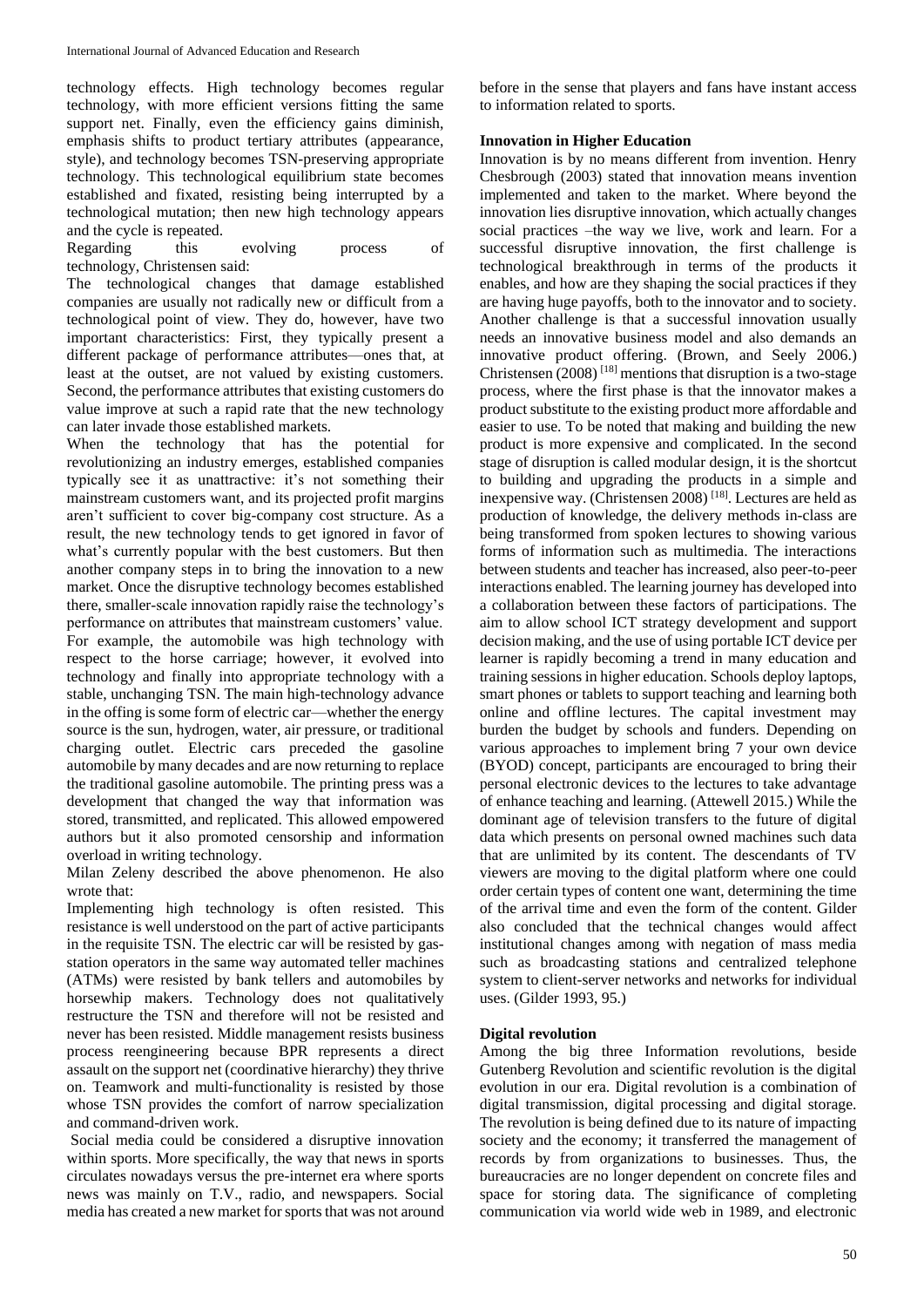mail, which was already mature in 1993. In the other words, the digital transmission was originally dated back in 1906. When tele printers and the telex network was developed in 1930s, the development was fast and furious in the 80s. (Moodie 2016, 9.) It is predicted to be overtaken by quantum computation and communication mentioned by Wiseman (2012).

On the other hand, the digital revolution in one case had proposed libraries to focus on information literacy development for the information age of society (Castells 1996). Anderson (2004) observes the internet enables suppliers to aggregate from the whole world the long tail of demand from customers which has a small demand within any city or region. Thus, information literacy is made available and reachable for everyone.

This all was presented by Bush in 1945 when he suggests that a future device for individual use, a sort of library like mechanical and private thing. The device was given a name 'memex' which is a device where an individual could insert and store all forms of information. All these are mechanized so that it may be consulted with exceeding speed and flexibility – to supplement his memory capacity. (Bush 1945)

## **Artificial intelligence**

The two approaches which are ITS and ILEs, to project possibilities for artificial intelligence and knowledge-based systems in education. The diversity of application of AI in education is profoundly interesting objects of two different aspects proposing the fact that ILEs is completely studentcontrolled and the other tutor-controlled ITS whereas teachers play a role of a guide in the field. (MacArthur, Lewis., and Bishary 2005).

Throughout the time, educators have looked to educational technology to increase productivity of students and teachers in a straightforward way. Past technologies including CAI systems and most ITS, have already offered such set of tools for educational uses, it is to be noted that most of the applications only changed the way the content is delivered. It is to be predicted that AI applications may follow the previous route, however in the future new information 9 technologies are redefining how professionals do their jobs and what are those jobs. (MacArthur, Lewis and Bishary. 2005.)

While implementations required when integrating ITSs in classrooms as well as ILEs for reaching out new goals and methods deliverable. Proportionally it requires more effort, as technology continues to transform the methods for learning and teaching. These tasks are mentioned by MacArthur, Lewis and Bishary (2005): -

The demand of new curricula –

New methods and instruments as well as for assessing the outcomes

New teaching practices and professional standards

Continues training for teachers

Similarly, the main point is that artificial intelligence and knowledge-based systems neither support 'instructionist' or 'constructionist' views of teaching. Future mixed-initiative technologies will be predicted to strongly control the learning interaction. Regardless of how rigid the procedures of drilland-practice or lectures are; AI will expand to represent models of subtle reasoning skills. The final destination for AI is not to replace teachers and peers in the classroom but more likely to change their roles. (MacArthur, Lewis and Bishary. 2005.)

Artificial intelligence, has the potential to enhance online learning, adaptive learning software, and research processes in ways that more intuitively respond to and engage with the students.

#### **The MOOCs society**

There will always be new disruptive threats emerging. Education institutions need to be aware of any disruptive threats and must be able to respond to those threats successfully. It is possible to assess those threats in just three steps (Christensen & Armstrong, 1998)<sup>[18]</sup>. First step is to ask the right questions about the importance of disruptive approaches to their institution. A second step is to draw a trajectories map as sample depicted in Figure 1. By looking at the trajectory map, it is possible to judge the quality and content of disruptive programs in an institution.

Third and final step, administrators of the institution need face decide if disruptive technology is beginning to penetrate the mainstream market, would they be willing to kill their own existing programs with disruptive programs of our own or should others kill their programs?

Changes are bound to take place. How and when those changes will take place is still unknown. The best is for the changes to be initiated through internal forces rather than through external pressure from competitors. As one of the best example, Harvard University, doesn't derive its worldleading reputation from endowment or gifted faculty but through its tradition of change (Christensen & Eyring, 2012) [18]. That tradition of change is what other institution should emulate.

MOOCs are shortened from Massive Opening Online Course, which is standing for unlimited participation and open access via the web worldwide. It was first introduced as a platform for students who are learning from distance and in which the pedagogical material is planned and prepared by educational institutions, who also offer licensed courses for completions. (Kaplan Andreas M., Haenlein M. 2016)<sup>[1]</sup>.

The MOOCs are having this special mission of expanding access to education worldwide, also pursuing the innovation of educating people online along with their partners. (President Rafael Reif. MITx on edX (MOOCs)) However, the scepticisms of whether MOOCs are leading to educational changes or misleading people purchasing courses that are near-impossible to fail and that are said to be correspondence colleges. (Shea, Michael. 2015).

10 However, there are some future brightening offerings about online courses. Daphne Koller, who formed the Coursera is aiming for an education, that is the best quality to the number of people possible. With the best instructors at the best universities, are completely free. Online courses have made many opportunities for people who had not have the chance to afford it. (Koller 2012)

## **Disruptive Education Technologies Poised to Change Higher Learning**

Digital technology disrupted our everyday lives and now it's coming for Higher Education. The most promising innovations aren't mainstream yet. But they will revolutionize the very fabric of learning. They will not only change education contents and the student experience. They will also influence student attraction and student retention. Things are about to get *very* interesting. These are four disruptive digital technologies poised to disrupt higher learning.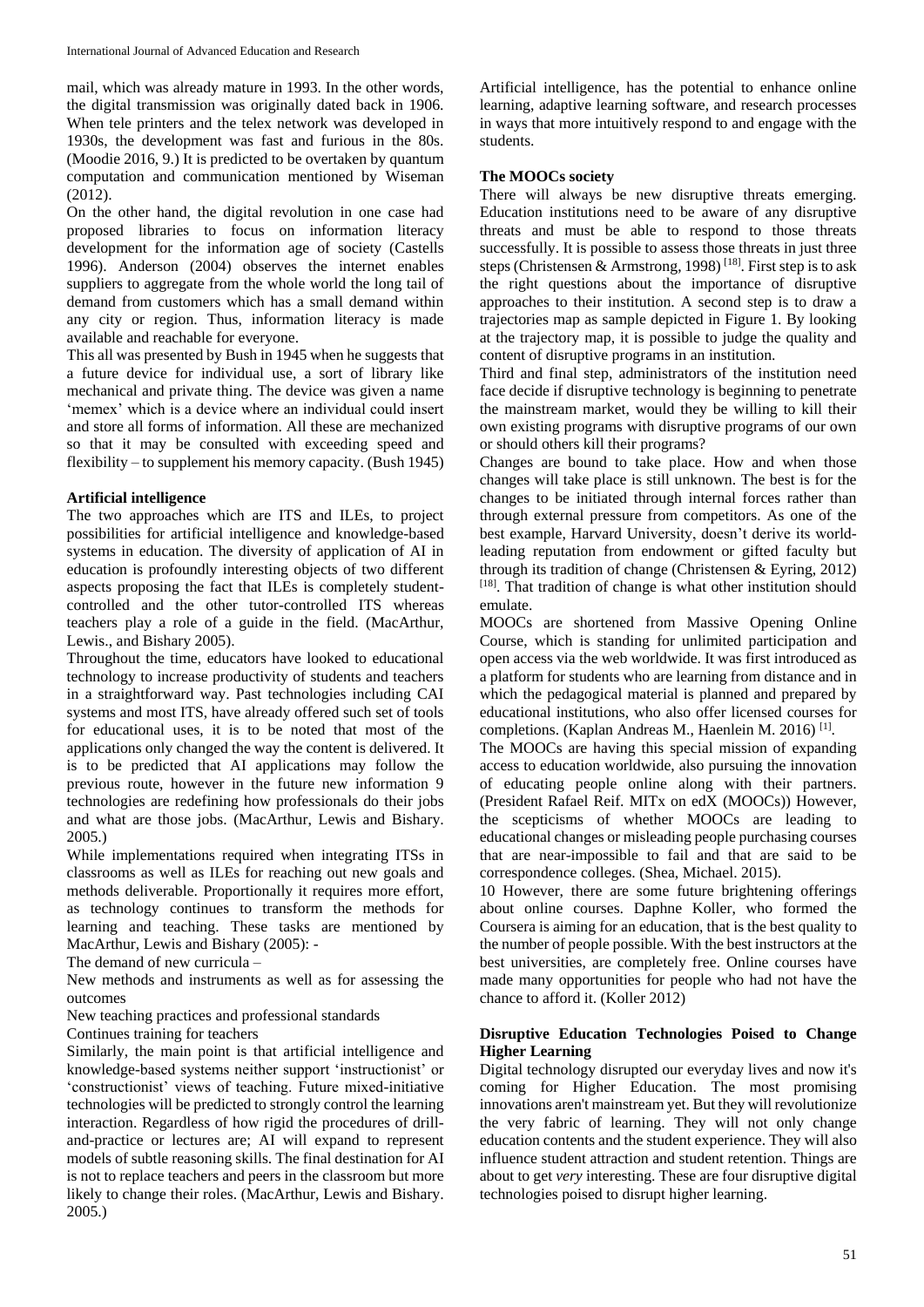#### **1. Virtual Reality (VR)**

So far VR is about gaming and entertainment. But it combines the best of in-person and online education in an immersive experience.This is a *very* realistic and cheap way to visit unthinkable scenarios. Think the inside of a star, the mechanisms of a complex machine or the streets of a lost city. For example Microsoft's Hololens is already being used by medicine schools. It allows students to visualize the *functioning* human body in 3D.

Apps like VRChat are also being used to teach virtual classes. For now the penetration of these tools in Higher Education is still low. Even in the US, the birth ground of these technologies, few classrooms have VR tools.

But this will soon change. Some forward-thinking universities are already experimenting with this technology. Click here to read an interview with Georgia State University academics on the potential of VR for Higher Education.



**Fig 1:** A GSU teacher guides students on a virtual tour of Rome.

#### **2. Collaboration Platforms**

Videos, presentations and forums integrate education materials from different sources in different formats. This makes learning easier and social.

As a result these platforms are fueling collaboration among Higher Education centers.

Education and innovation consortium NMC's 2015 Higher Education report points to this trend. A growing number of institutions collaborating in technology, research and shared values.



They do this by forming local and international strategic alliances and consortia. But these partnerships have to be relevant and beneficial for all participants.

The report mentions Open Cloud Consortium (OCC) as a successful example of this. This entity enables professors and researchers to share vast amounts of data.

*An NMC report shows a growing number of universities forging collaborative strategic alliances*

The departments at the university are in constant consultation, and the head of the faculty monitors changes in workload and evaluates its impact, while the staff discusses concerning workloads and reports any difficulties and variations.

This faces deans and academic directors with important challenges. On one hand collaboration is key for benefitting students trough innovation. And at the same time they need to collaborate to nurture local academic ecosystems.

The internet is the great facilitator of collaboration in Higher Education. The reason? It eliminates geographic boundaries hindering local and international collaboration between students and teachers.

They aren't mainstream yet, but several platforms are making student collaboration easier:

That is why the workload of teachers is constantly revised and recorded to ensure that the staff is neither over nor underworked. It is important for universities to run curriculum and syllabi consultation processes with permanent and non-permanent faculty members, to assess both the student and the teacher's workload.

The Higher Education Funding Council for England funded a study on improving managing academic workloads. They concluded that consensual agreed initiatives improve the process both for the academic staff and the heads of school in several ways:

- Google Docs enables remote document creation, commenting and revision
- ePals creates a global classroom for learning
- Emaze is a collaborative platform for creating presentations
- Wikispaces, Genius, ChalkUp and Google Hangouts are other examples

#### **3. Augmented Reality (AR)**

AR also has enormous potential to inject value in the educational process. It uses mobile devices to add a layer of information to physical reality.

The Google Glass are the perfect example of how AR works. Let's suppose you walk into a store. These glasses will show you product info "layered on" the item you're seeing. Like it's "floating" above it.

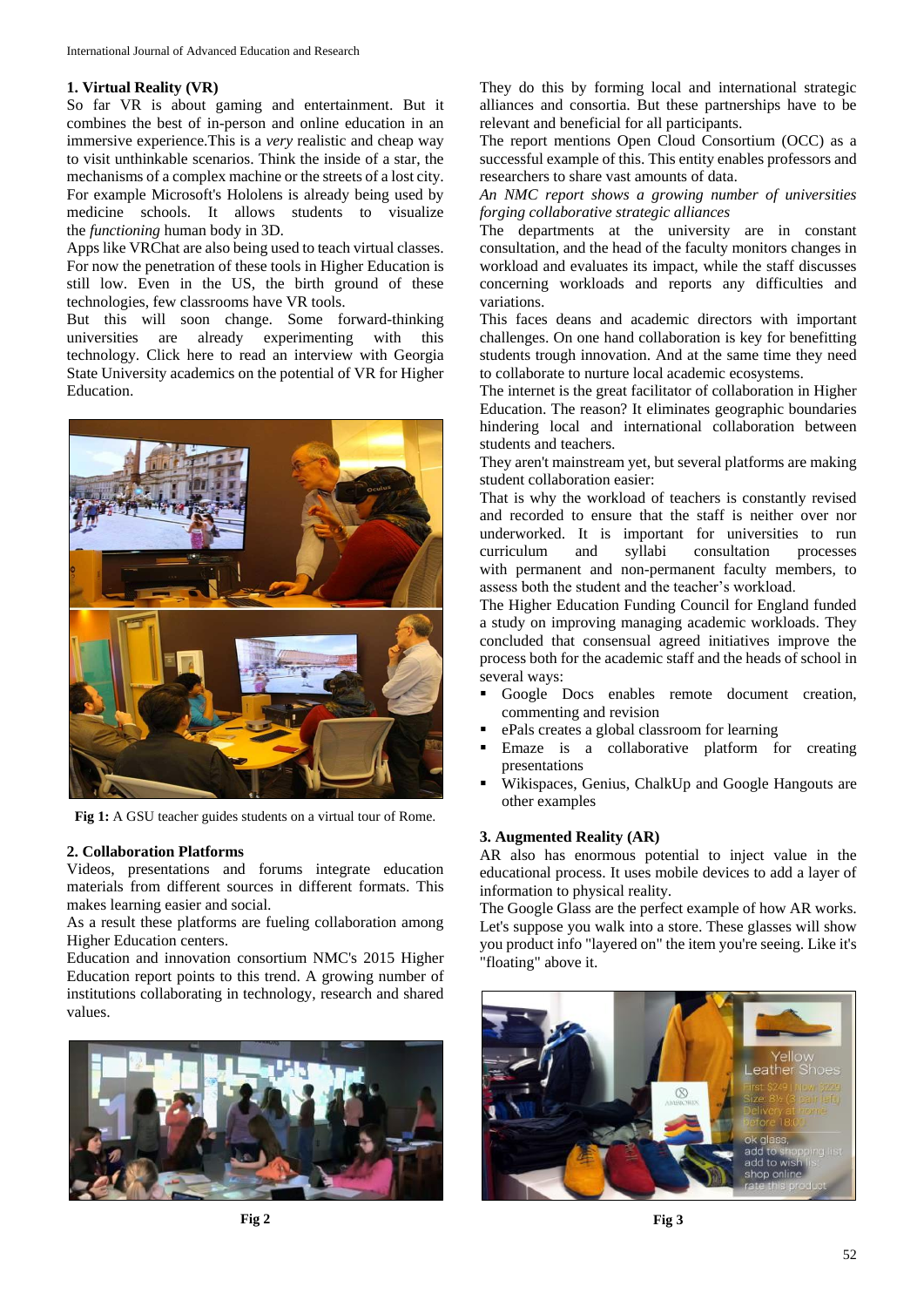This gadget didn't have commercial success due to privacy and development issues. But Pokemon Go made the potential of AR crystal clear.

In the classroom AR lets you scan an equation and find possible solutions or tutorials. Museums and historical exhibitions use it to enhance their exhibition experience.



**Fig 4**

The great part is you don't need to spend big on equipment. All you need is a mobile device like a smartphone or tablet. This is why many researchers are betting on AR to drive learning.

### **4. Artificial Intelligence (AI)**

Do you know Jill Watson? She's an assistant professor at Georgia Tech, answering student's questions and emailing reminders.

Few of them know Jill is an artificial intelligence.

Some say IBM is behind it but it's not clear. In any case NMC says AI will revolutionize Higher Education.

In fact it's already making headway in the learning industry.

Some computer systems are already doing personalized tutoring. They can also moderate discussions and alter context to stimulate learning.

AI uses algorithms to personalize the student experience. In fact, *it learns your way of learning*. At the same time it generates data to analyze the needs of individual students and the classroom as a whole.

As AI gets smarter and more intuitive it will start complementing human educators. One day it will be able to teach and interact with students.

This opens fascinating possibilities about how we learn and teach.



A 2016 study by British education company Pearson identifies two AI applications that will have massive impact on education.

Pearson predicts AI will give students instant feedback on their learning process. But there's more. It will also assess their level of knowledge and even their mood. This will end the need to interrupt learning to take standardized tests.

*Very soon including AI in academic curricula will be key to attract and keep students.*

But the most fascinating prediction is the rise of "lifelong learning companions".

This virtual tutor will make questions, offer suggestions and curate educational resources. It will also counsel and encourage students when they run into difficulties.

In time this companion will "learn" what you know, what interests you and how you learn. All your data –*your* data– will be in the cloud and follow your process from kinder to postgraduate ed and beyond.

For now nothing can replace human interaction in the learning experience. But soon including AI in academic curricula will affect student attraction and student retention in higher education.

Research and Markets says AI will grow 48% in the next four years. The WEF predicts automation will kill five million jobs worldwide by 2020.

This means universities *already* need to update their curricula around AI competences.

## **Conclusion**

It is important to recognize the nature of disruptive innovation in education. According to the person who developed the theory of disruptive innovation, professor Clayton Christensen, "...disruption are now occurring in the world of education..." (Lagace, 2008, p. 1) and "...school as they are now...cannot do it..' (Trotter, 2008, p. 1)  $[20]$ . Furthermore, school should "... create the new architecture for the curriculum in a new space..." so that "...the school can truly transform itself..." (Trotter, 2008, p. 4)<sup>[20]</sup>. Thus, a challenge for educators and researchers is to always observe and identify innovation or invention that might disrupt the education landscape. Latin America has a long way to go when it comes to innovating with technology for education. The good news is that many of these disruptive technology will be within anyone's reach in the short- to mid- term. Soon it will no longer necessary to be an elite university or academy to get ahead of the curve. But the time to innovate and create relevant educational offers *now*

#### **References**

- 1. Kaplan Andreas M, Haenlein M. Higher education and the digital revolution: About MOOCs, SPOCs, social media, and the Cookie Monster, 2016.
- 2. Kolb DA. Experimential learning: experience as the source of learning and development. Engelwood Cliffs, NJ. Prentice Hall. URL, 1984, http:// academic. regis.edu/ed205/kolb.pdf Read: 21.05.2017
- 3. Kolb DA, Fry R. Towards an applied theory of experiential learning. In C. L. Cooper (Ed.), Theories of group processes. New York: John Wiley, 1975.
- 4. Christensen CM, Armstrong EG. Disruptive Technologies: A Credible Threat to Leading Programs in Continuing Medical Education? Journal of Continuing Education in the Health Professions. 1998; 18:69-80.